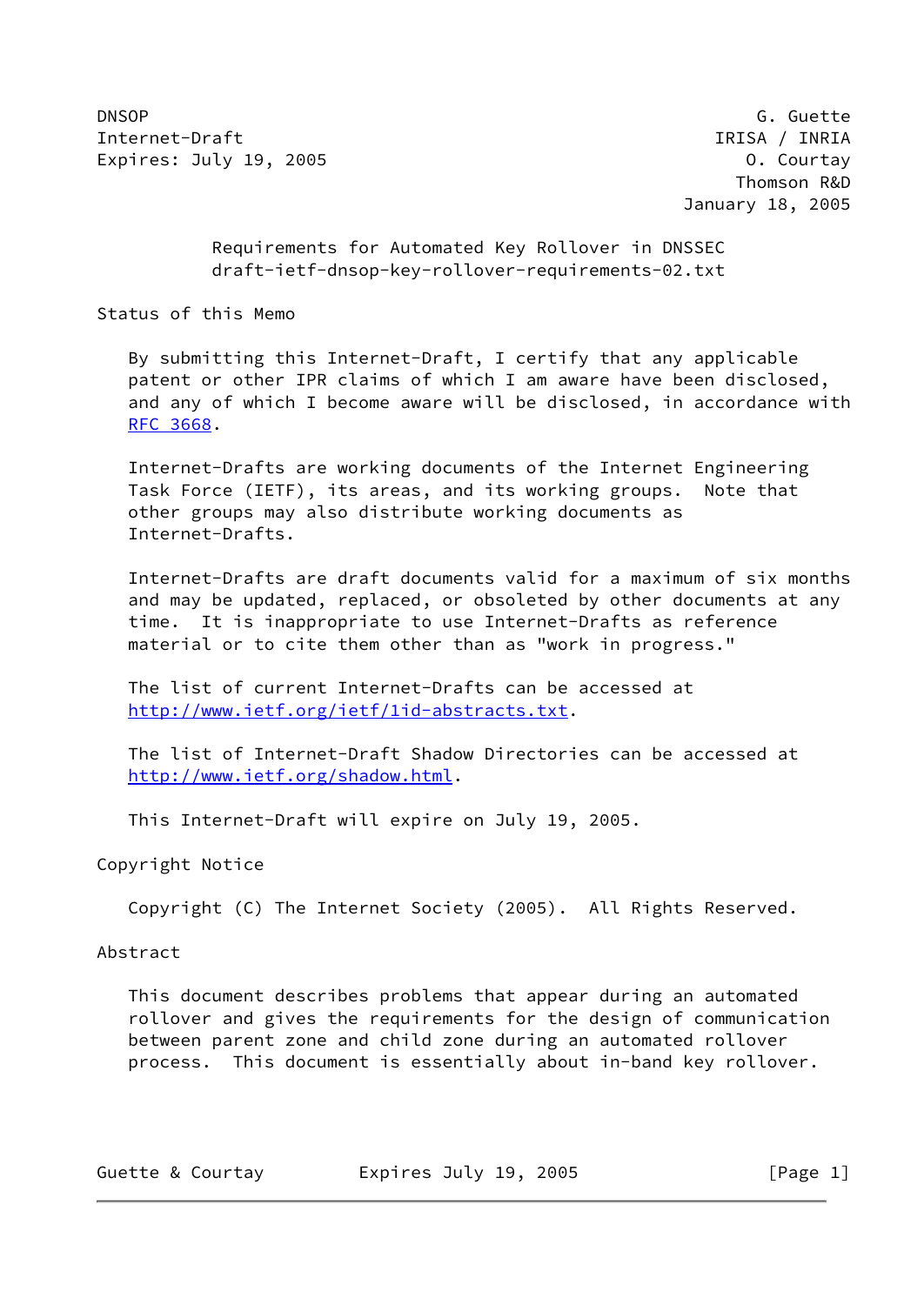Internet-Draft Automated Rollover Requirements January 2005

Table of Contents

| 2. |                                                                     |  |
|----|---------------------------------------------------------------------|--|
| 3. |                                                                     |  |
| 4. | Messages authentication and information exchanged $\ldots \ldots$   |  |
| 5. |                                                                     |  |
| 6. |                                                                     |  |
| 7. |                                                                     |  |
| 8. |                                                                     |  |
|    |                                                                     |  |
| A. | Documents details and changes $\dots \dots \dots \dots \dots \dots$ |  |
|    | Intellectual Property and Copyright Statements $\ldots$ 8           |  |

Guette & Courtay **Expires July 19, 2005** [Page 2]

<span id="page-1-1"></span>Internet-Draft Automated Rollover Requirements January 2005

## <span id="page-1-0"></span>[1](#page-1-0). Introduction

The DNS security extensions (DNSSEC)  $[4][6][5][7]$  $[4][6][5][7]$  $[4][6][5][7]$  $[4][6][5][7]$  uses public-key cryptography and digital signatures. It stores the public part of keys in DNSKEY Resource Records (RRs). Because old keys and frequently used keys are vulnerable, they must be renewed periodically. In DNSSEC, this is the case for Zone Signing Keys (ZSKs) and Key Signing Keys (KSKs)  $[\underline{1}][2]$ . Automation of key exchanges between parents and children is necessary for large zones because there are too many changes to handle.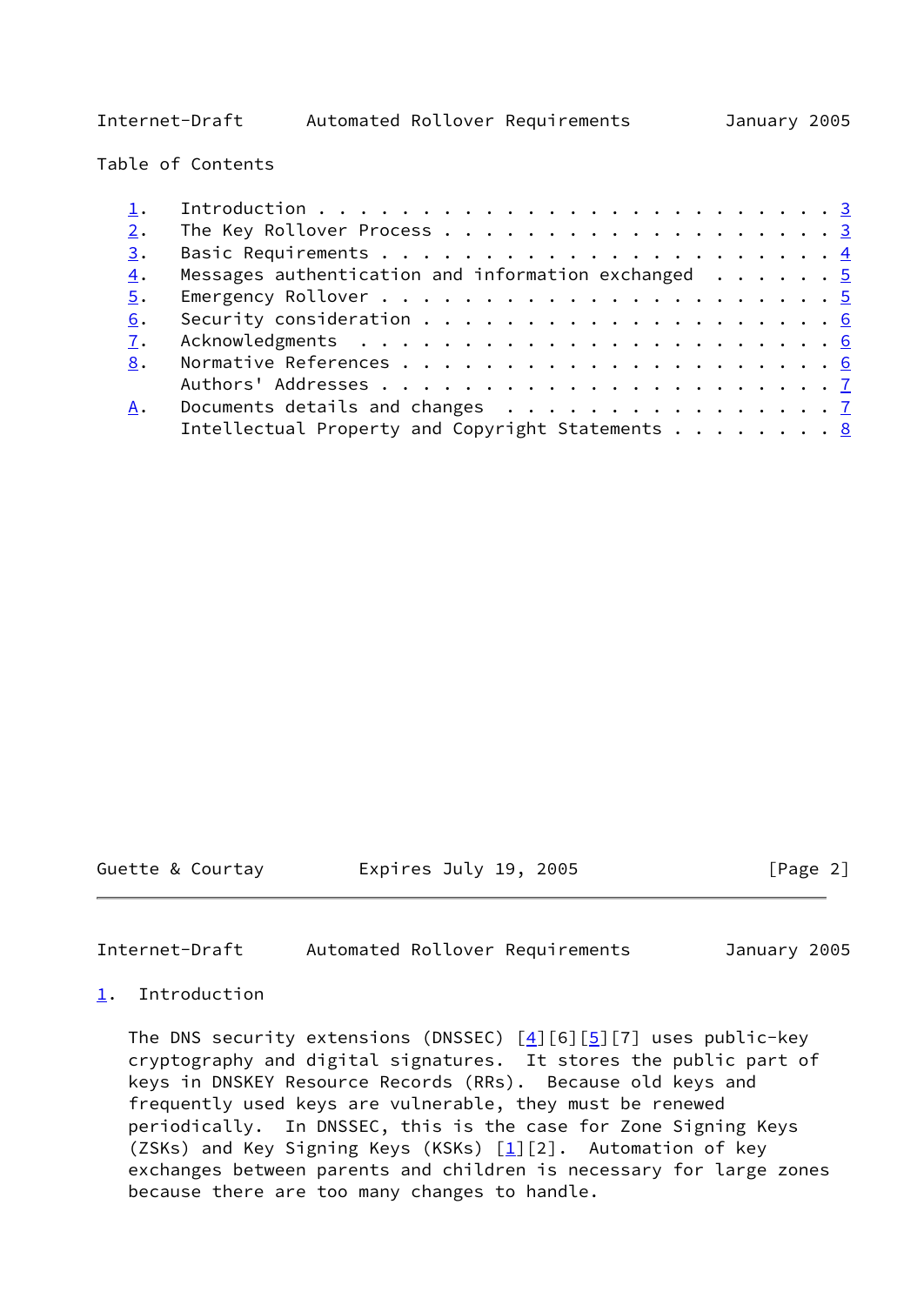Let us consider for example a zone with 100000 secure delegations. If the child zones change their keys once a year on average, that implies 300 changes per day for the parent zone. This amount of changes is hard to manage manually.

 Automated rollover is optional and resulting from an agreement between the administrator of the parent zone and the administrator of the child zone. Of course, key rollover can also be done manually by administrators.

 This document describes the requirements for a protocol to perform the automated key rollover process and focusses on interaction between parent and child zone.

<span id="page-2-0"></span>[2](#page-2-0). The Key Rollover Process

 Key rollover consists of renewing the DNSSEC keys used to sign resource records in a given DNS zone file. There are two types of rollover, ZSK rollovers and KSK rollovers.

 During a ZSK rollover, all changes are local to the zone that renews its key: there is no need to contact other zones administrators to propagate the performed changes because a ZSK has no associated DS record in the parent zone.

 During a KSK rollover, new DS RR(s) must be created and stored in the parent zone. In consequence, data must be exchanged between child and parent zones.

- The key rollover is built from two parts of different nature: o An algorithm that generates new keys and signs the zone file. It can be local to the zone,
- o the interaction between parent and child zones.

 One example of manual key rollover [[3\]](#page-5-7) is: o The child zone creates a new KSK,

| Guette & Courtay | Expires July 19, 2005 | [Page 3] |
|------------------|-----------------------|----------|
|------------------|-----------------------|----------|

<span id="page-2-1"></span>Internet-Draft Automated Rollover Requirements January 2005

- o the child zone waits for the creation of the DS RR in its parent zone,
- o the child zone deletes the old key,
- o the parent zone deletes the old DS RR.

This document concentrates on defining interactions between entities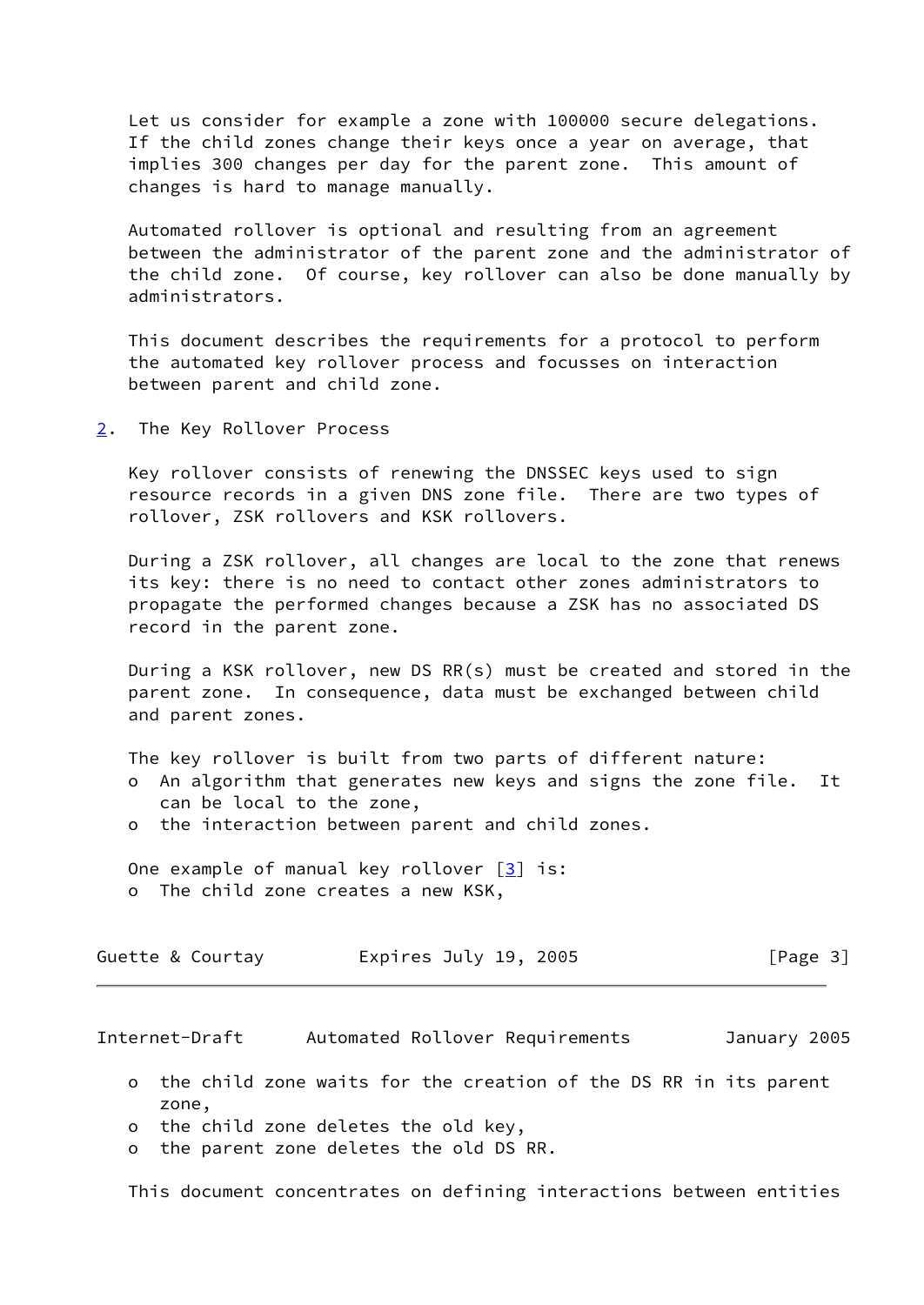present in key rollover process.

## <span id="page-3-0"></span>[3](#page-3-0). Basic Requirements

 This section provides the requirements for automated key rollover in case of normal use. Exceptional case like emergency rollover is specifically described later in this document.

 The main condition during a key rollover is that the chain of trust must be preserved to every validating DNS client. No matter if this client retrieves some of the RRs from recursive caching name server or from the authoritative servers for the zone involved in the rollover.

 Automated key rollover solution may be interrupted by a manual intervention. This manual intervention should not compromise the security state of the chain of trust. If the chain is safe before the manual intervention, the chain of trust must remain safe during and after the manual intervention

 Two entities act during a KSK rollover: the child zone and its parent zone. These zones are generally managed by different administrators. These administrators should agree on some parameters like availability of automated rollover, the maximum delay between notification of changes in the child zone and the resigning of the parent zone. The child zone needs to know this delay to schedule its changes and/or to verify that the changes had been taken into account in the parent zone. Hence, the child zone can also avoid some critical cases where all child key are changed prior to the DS RR creation.

 By keeping some resource records during a given time, the recursive cache servers can act on the automated rollover. The existence of recursive cache servers must be taken into account by automated rollover solution.

 Indeed, during an automated key rollover a name server could have to retrieve some DNSSEC data. An automated key rollover solution must ensure that these data are not old DNSSEC material retrieved from a recursive name server.

| Guette & Courtay | Expires July 19, 2005 | [Page 4] |
|------------------|-----------------------|----------|
|------------------|-----------------------|----------|

<span id="page-3-2"></span>Internet-Draft Automated Rollover Requirements January 2005

<span id="page-3-1"></span>[4](#page-3-1). Messages authentication and information exchanged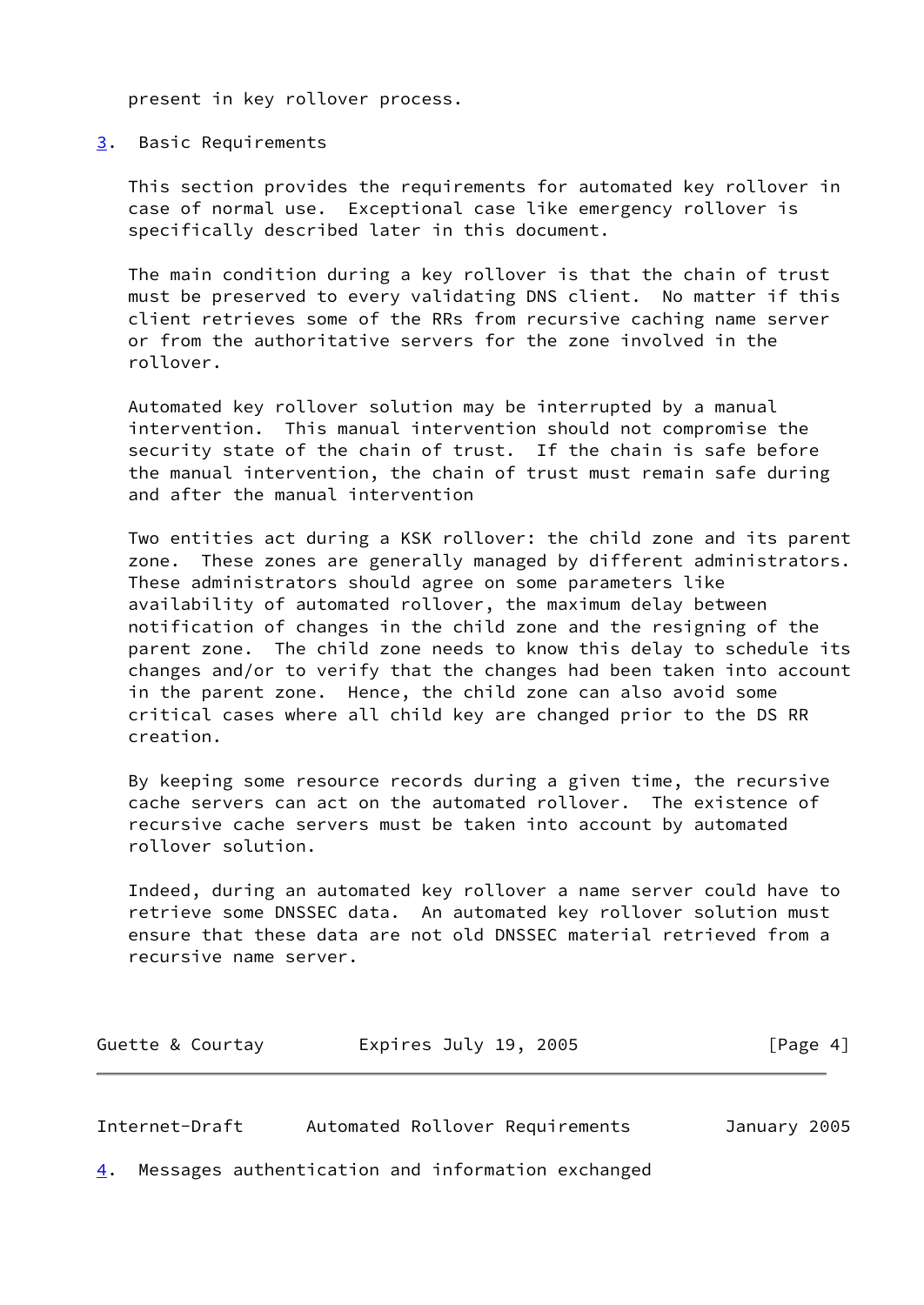This section addresses in-band rollover, security of out-of-band mechanisms is out of scope of this document.

 The security provided by DNSSEC must not be compromised by the key rollover, thus every exchanged message must be authenticated to avoid fake rollover messages from malicious parties.

 Once the changes related to a KSK are made in a child zone, there are two ways for the parent zone to take this changes into account:

- o the child zone notify directly or not directly its parent zone in order to create the new DS RR and store this DS RR in parent zone file,
- o or the parent zone poll the child zone.

 In both cases, the parent zone must receive all the child keys that need the creation of associated DS RRs in the parent zone.

 Because errors could occur during the transmission of keys between child and parent, the key exchange protocol must be fault tolerant. Should an error occured during the automated key rollover, an automated key rollover solution must be able to keep the zone files in a consistent state.

<span id="page-4-0"></span>[5](#page-4-0). Emergency Rollover

 Emergency key rollover is a special case of rollover decided by the zone administrator generally for security reasons. In consequence, emergency key rollover can break some of the requirement described above.

 A zone key might be compromised and an attacker can use the compromised key to create and sign fake records. To avoid this, the zone administrator may change the compromised key or all its keys as soon as possible, without waiting for the creation of new DS RRs in its parent zone.

 Fast changes may break the chain of trust. The part of DNS tree having this zone as apex can become unverifiable, but the break of the chain of trust is necessary if the administrator wants to prevent the compromised key from being used (to spoof DNS data).

 Parent and child zones sharing an automated rollover mechanism, should have an out-of-band way to re-establish a consistent state at the delegation point (DS and DNSKEY RRs). This allows to avoid that a malicious party uses the compromised key to roll the zone keys.

| [Page 5]<br>Expires July 19, 2005<br>Guette & Courtay |  |  |  |  |  |
|-------------------------------------------------------|--|--|--|--|--|
|-------------------------------------------------------|--|--|--|--|--|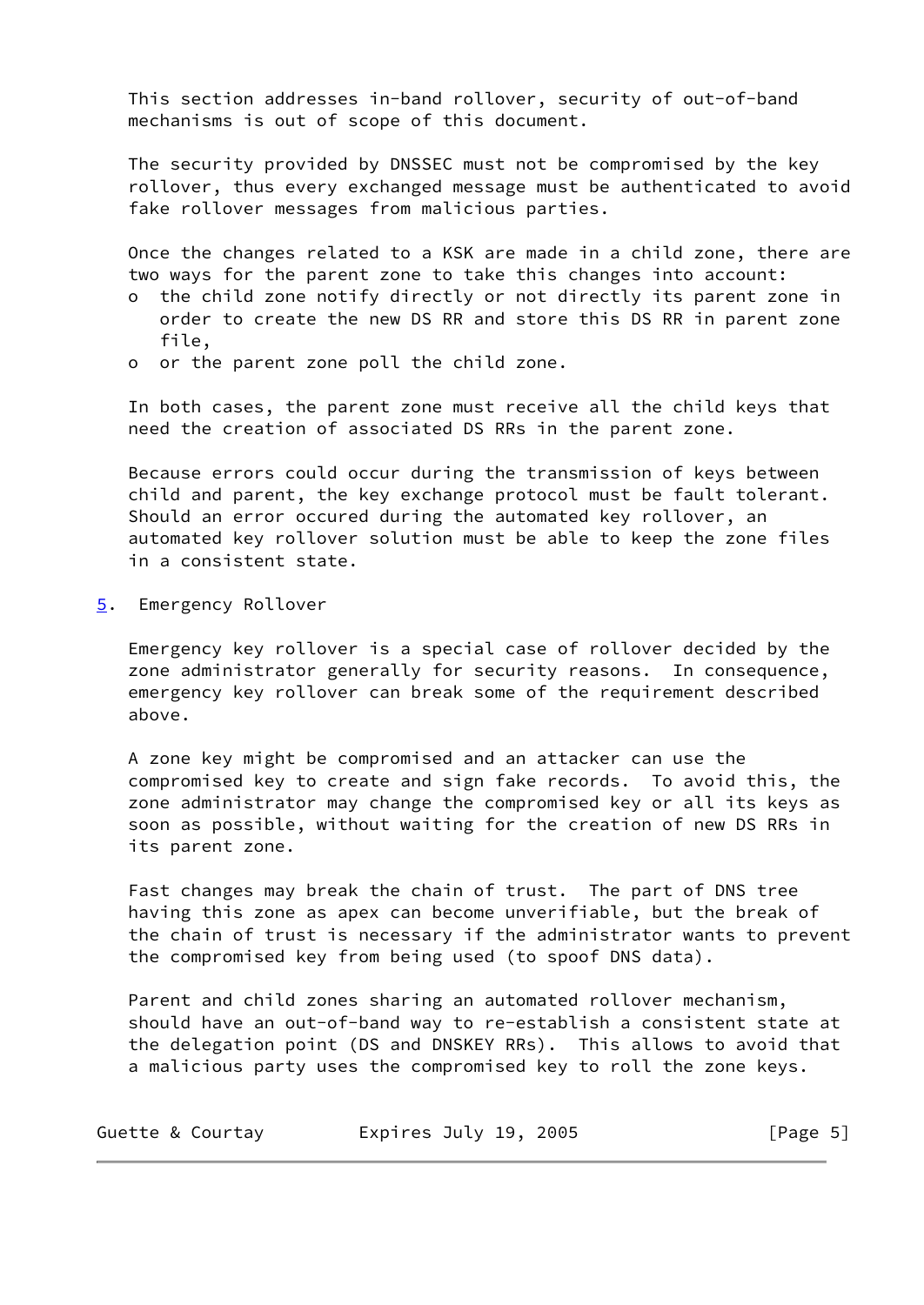<span id="page-5-1"></span>Internet-Draft Automated Rollover Requirements January 2005

<span id="page-5-0"></span>[6](#page-5-0). Security consideration

 The automated key rollover process in DNSSEC allows automated renewal of any kind of DNS key (ZSK or KSK). It is essential that parent side and child side can do mutual authentication. Moreover, integrity of the material exchanged between the parent and child zone must be provided to ensure the right DS are created.

 As in any application using public key cryptography, in DNSSEC a key may be compromised. What to do in such a case can be describe in the zone local policy and can violate some requirements described in this draft. The emergency rollover can break the chain of trust in order to protect the zone against the use of the compromised key.

<span id="page-5-2"></span>[7](#page-5-2). Acknowledgments

 The authors want to thank members of IDsA project for their contribution to this document.

- <span id="page-5-7"></span><span id="page-5-6"></span><span id="page-5-5"></span><span id="page-5-4"></span><span id="page-5-3"></span>[8](#page-5-3) Normative References
	- [1] Gudmundsson, O., "Delegation Signer (DS) Resource Record (RR)", [RFC 3658](https://datatracker.ietf.org/doc/pdf/rfc3658), December 2003.
	- [2] Kolkman, O., Schlyter, J. and E. Lewis, "Domain Name System KEY (DNSKEY) Resource Record (RR) Secure Entry Point (SEP) Flag", [RFC 3757](https://datatracker.ietf.org/doc/pdf/rfc3757), May 2004.
	- [3] Kolkman, O., "DNSSEC Operational Practices", [draft-ietf-dnsop-dnssec-operational-practice-01](https://datatracker.ietf.org/doc/pdf/draft-ietf-dnsop-dnssec-operational-practice-01) (work in progress), May 2004.
	- [4] Eastlake, D., "Domain Name System Security Extensions", [RFC](https://datatracker.ietf.org/doc/pdf/rfc2535) [2535](https://datatracker.ietf.org/doc/pdf/rfc2535), March 1999.
	- [5] Arends, R., Austein, R., Larson, M., Massey, D. and S. Rose, "Resource Records for the DNS Security Extensions", [draft-ietf-dnsext-dnssec-records-11](https://datatracker.ietf.org/doc/pdf/draft-ietf-dnsext-dnssec-records-11) (work in progress), October 2004.
	- [6] Arends, R., Austein, R., Larson, M., Massey, D. and S. Rose, "DNS Security Introduction and Requirements", [draft-ietf-dnsext-dnssec-intro-13](https://datatracker.ietf.org/doc/pdf/draft-ietf-dnsext-dnssec-intro-13) (work in progress), October 2004.
	- [7] Arends, R., Austein, R., Larson, M., Massey, D. and S. Rose, "Protocol Modifications for the DNS Security Extensions", [draft-ietf-dnsext-dnssec-protocol-09](https://datatracker.ietf.org/doc/pdf/draft-ietf-dnsext-dnssec-protocol-09) (work in progress), October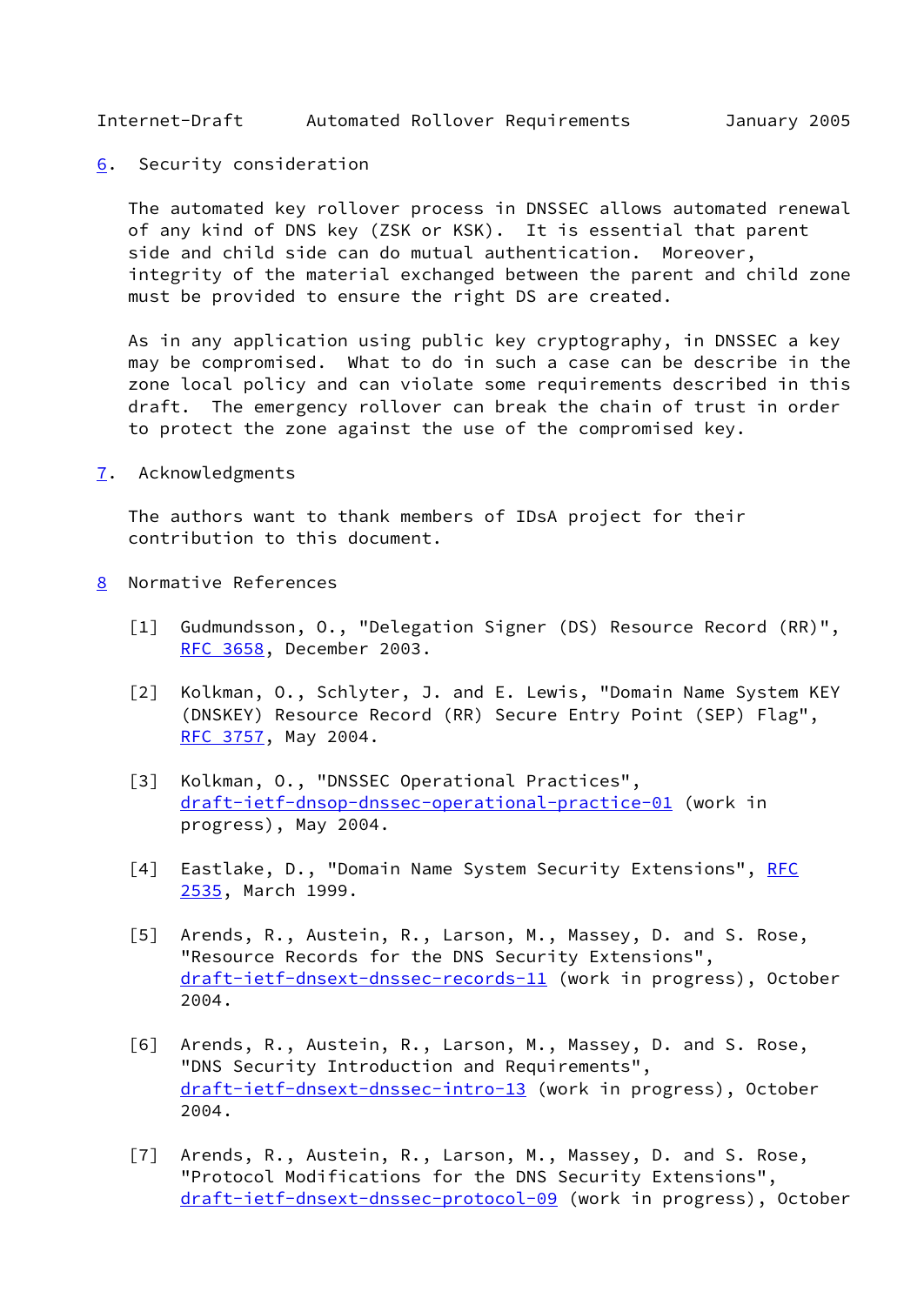<span id="page-6-0"></span>Internet-Draft Automated Rollover Requirements January 2005 2004. Authors' Addresses Gilles Guette IRISA / INRIA Campus de Beaulieu 35042 Rennes CEDEX FR EMail: gilles.guette@irisa.fr URI: <http://www.irisa.fr> Olivier Courtay Thomson R&D 1, avenue Belle Fontaine 35510 Cesson S?vign? CEDEX FR EMail: olivier.courtay@thomson.net [Appendix A.](#page-6-1) Documents details and changes This section is to be removed by the RFC editor if and when the document is published. Section about NS RR rollover has been removed Remarks from Samuel Weiler and Rip Loomis added Clarification about in-band rollover and in emergency section [Section 3](#page-3-0), details about recursive cache servers added

<span id="page-6-1"></span>Guette & Courtay **Expires July 19, 2005** [Page 7]